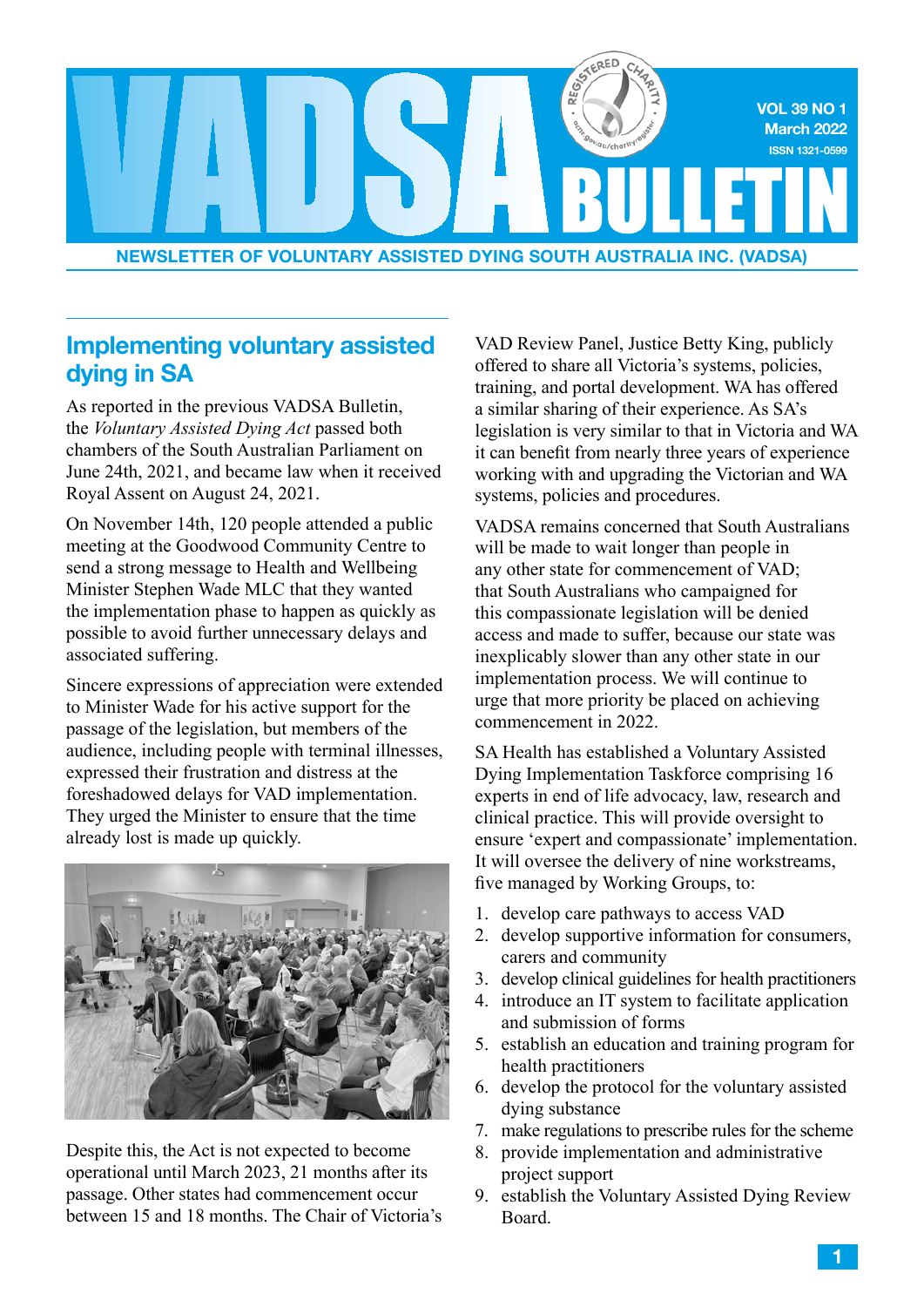SA Health states that people who may experience barriers to VAD will have fair and equitable access to the scheme; including people with a disability, people who are culturally and linguistically diverse and people living in regional, rural and remote South Australia. Dr Chris Moy, Federal Vice President of the Australian Medical Association (AMA) is the Chair of the Taskforce, of which VADSA President Frances Coombe is a member.

Those who wish to receive regular newsletters and information regarding the implementation of the VAD scheme can email: Health. VoluntaryAssistedDying@sa.gov.au and add the subject line "Join the mailing list".

See the SA Health website 'Voluntary Assisted Dying in Australia' for further details: https://www.sahealth.sa.gov.au/wps/wcm/ connect/public+content/sa+health+internet/ services/primary+and+specialised+services/ voluntary+assisted+dying/ voluntary+assisted+dying+in+south+australia

## National news

### New South Wales

*Dying with Dignity* NSW was pleased to report that the NSW *Voluntary Assisted Dying Bill 2021* passed the final vote in the Lower House 52 votes to 32 on Friday 26 November 2021. Both Premier Dominic Perrottet and Opposition Leader Chris Minns voted against it. The Bill passed on the last sitting day for the year, following four days of debate, and consideration of more than 150 amendments. Independent MP Alex Greenwich, who introduced the bill, said 42 amendments were accepted but that 'all the hostile amendments were convincingly voted down'. In common with jurisdictions where VAD is legislated, there were also amendments to add further resources to palliative care with a specification that they would include regional and rural areas. DWDNSW President Penny Hackett said 'We congratulate members of the Legislative Assembly who have acted in good faith and respectfully worked their way through what has been a challenging and emotional debate.'

It is anticipated that there will be further challenges when the Bill moves to the Upper House in early 2022. The Upper House Law and Justice Committee has been conducting an Inquiry into the Bill since October, has taken submissions from stakeholder groups and the public, and conducted three days of hearings during December. It was due to report when Parliament resumes on 22 February. There is the risk that the Bill will face more hostile amendments and possible disruptions due to the Omicron outbreak. If further amendments are made in the Upper House, the Bill will need to return to the Lower House to consider those amendments.

Go Gentle Australia reported on 10th February that a recent poll showed that approximately two-thirds of voters want political leaders to put aside personal views and pass legislation to give terminally ill people in NSW the same end-oflife choices as other Australians. The research was commissioned in the lead up to the Bega, Monaro, Strathfield and Willoughby by-elections to test support for the VAD Bill among local NSW voters. It took the form of a telephone poll which was conducted between 6th-8th February 2022 by Community Engagement, on behalf of Go Gentle Australia. Findings were that 68.7 percent believe there should be no further delays for passage of legislation. Importantly, 63 percent claimed that they were more inclined to support the leader of a political party who would put aside personal beliefs to vote in accordance with community views.

For further information on the methodology and findings of the NSW poll see the GoGentle Australia website https://www.gogentleaustralia. org.au/by election voters reject further delays in enacting nsw vad law

### References:

Dying with Dignity NSW website: https://dwdnsw.org.au/ Raper, A 26/11/21 'VAD Bill passes Lower House' https:// www.abc.net.au/news/2021-11-26/nsw-voluntary-assisteddying-bill-passes-nsw-lower-house/100652556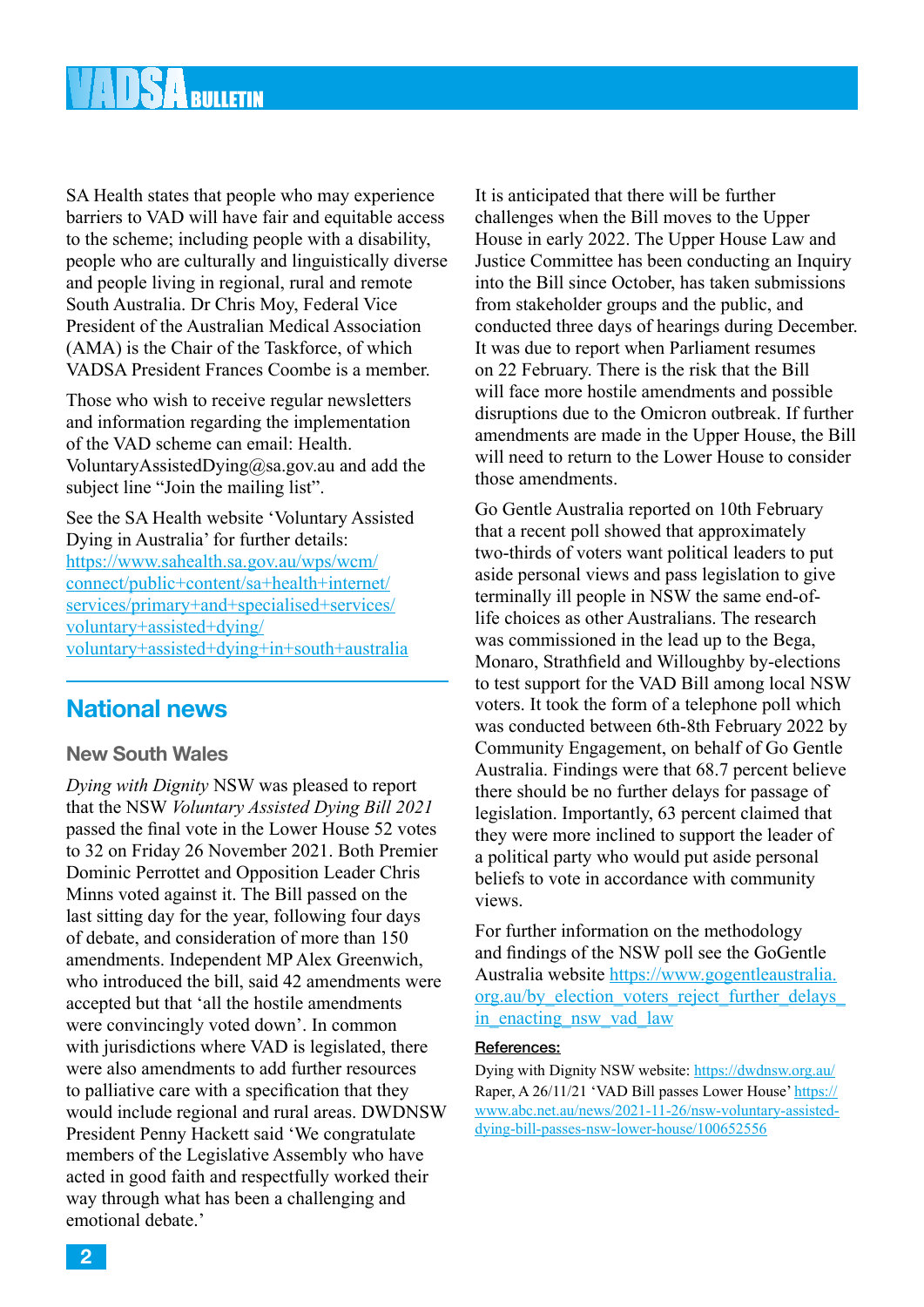### VADSA PUBLIC MEETING

Voluntary Assisted Dying SA (VADSA) holds public meetings twice yearly at:

# **The Box Factory 59 Regent St South, Adelaide**

The next public meeting will be held on

# **Sunday April 3rd 2022 at 2.15 pm**

### **Guest speaker will be Cheryl McKenna**

Ms McKenna will discuss how she supported her late father through his voluntary assisted dying process under the Victorian Act which has been operational since June 2019.

\*The meeting will be conducted under the COVID 19 protocols applicable on the day.

Numbers are restricted for this meeting. Please ring Frances Coombe on 0421 305 684 or email info@vadsa.org.au to register your interest.

**The VADSA 2022 AGM will be held on Sunday November 6th at 2.15pm**

### Western Australia

Voluntary assisted dying has been operating in Western Australia since 1st July 2021. The Voluntary Assisted Dying Board is chaired by Dr Scott Blackwell, former AMA WA branch president who has expertise in palliative and aged care. Dr Blackwell is due to deliver the board's first report after 12 months of operation.

The West Australian newspaper reported that the VAD Board has advised that an average of just under three individuals accessed the VAD law each week since it was implemented in WA last year. The Chair of the VAD board said 'demand had far exceeded expectations' as they had expected numbers of between 50 and 70 for the first year; a calculation based on Victorian figures. Over 500 people have contacted the VAD Navigator service for help. It was reported that it took about four weeks from the time of first contact with a VAD provider until the procedure.

The VADSA Bulletin will keep members informed of the findings of the board's first report later in the year.

#### Reference:

Elton, C, 'Voluntary assisted dying demands three time greater than expected, VAD board reveals', The West Australian, 10th February 2022 https://thewest.com.au/ business/health/voluntary-assisted-dying-demand-threetimes-greater-than-expected-vad-board-reveals--c-5642082

### Territory rights remain stymied

Australia's territory governments have been denied their bid to enact their own VAD laws. A ban on legislation was put in place in 1997 after the Northern Territory introduced the *Rights of the Terminally Ill* Act two years earlier. This applied to both the NT, ACT and Norfolk Island. In March 2021, both jurisdictions wrote to senior Commonwealth ministers asking for the ban to be repealed, but the request was denied by Attorney-General Michaelia Cash on the 8th October 2021. The ACT's Human Rights Minister, Tara Cheyne, stated: '[We are] beyond disappointed…I think the response from Michaelia Cash is pathetic… It's disrespectful to our parliaments and it's disrespectful to our citizens'.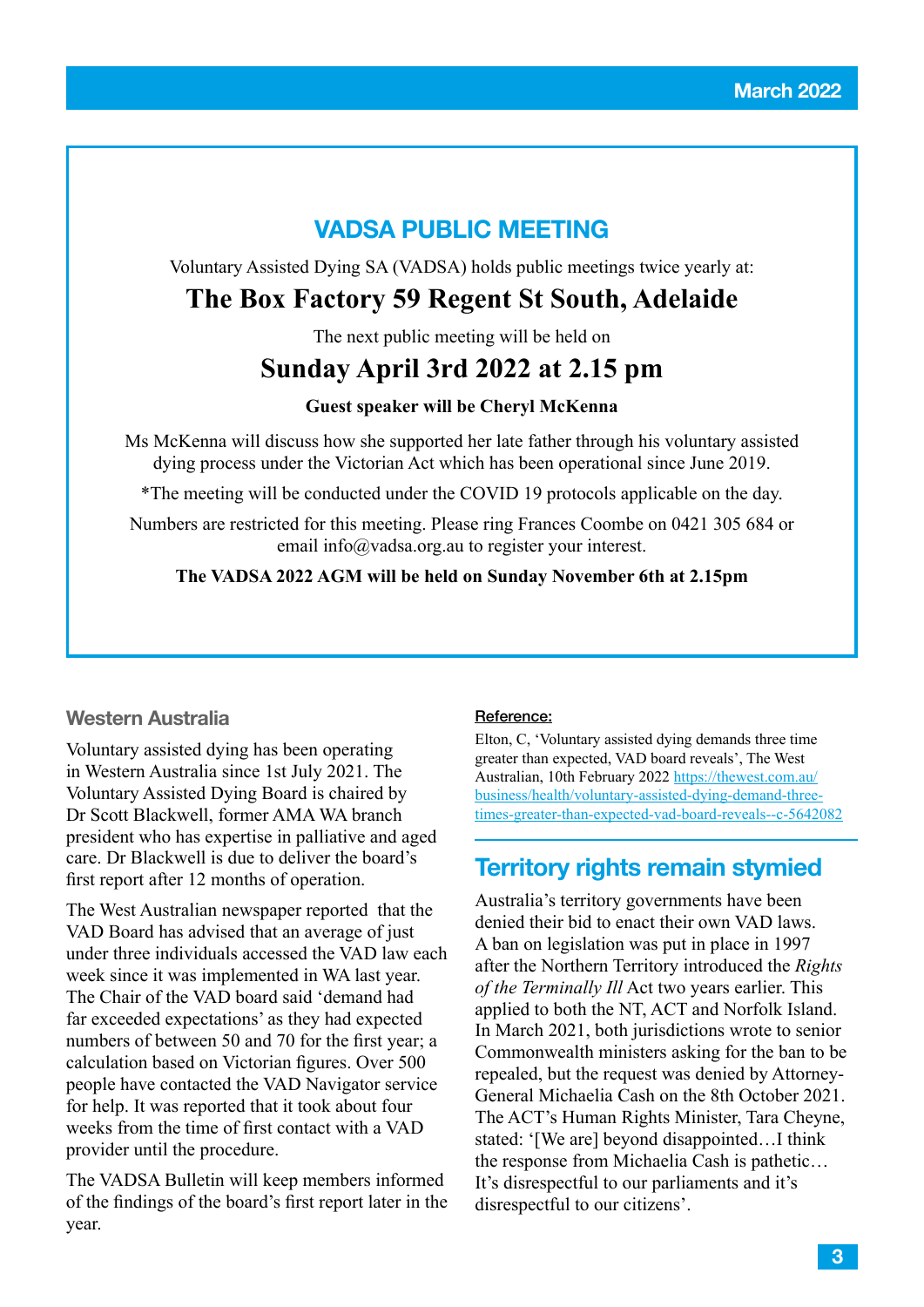# **ADSA BULLETIN**

If he wins the next federal election, opposition leader Anthony Albanese has promised to make a vote to restore Territory rights to legislate on VAD a priority. All three ACT political parties unanimously moved that the Federal Government should return the Legislative Assembly's power to determine its own policy on VAD.

### References:

Navroozi, I & Burnside, N "Request to allow for voluntary assisted dying laws in ACT and NT denied by Attorney-General Michaelia Cash", ABC News, Oct 10th 2021 https://www.abc.net.au/news/2021-10-08/voluntaryeuthanasia-ban-repeal-request-denied-act-nt/100525120 Fuller, N "Labor promises Territory Rights would be a priority under Albanese Government", Canberra Weekly 27th October 2021 https://canberraweekly.com.au/labor-promisesterritory-rights-would-be-a-priority-under-albanesegovernment/

# Update on global access to VAD

VADSA's policy adviser, Anne Bunning, has compiled information on the 13 countries which now allow legal access to VAD; either through legislation or court ruling. This is a population group equivalent to everyone living in Australia, the UK and the USA.

The Austrian parliament approved VAD in this predominantly Catholic country at the end of 2021. Four hundred and twenty two million people globally now, or soon will, have access to a compassionate end of life choice if they have a terminal illness and meet all the eligibility criteria. These include one in five US citizens and two in three Australians. Austria, Belgium, Canada, Luxembourg, Netherlands, New Zealand,

VADSA membership renewals are due in February each year

We look forward to your continuing support.

When making payments to VADSA through EFT please ensure that you include full details of your name and contact details

Thank you!

Spain, Switzerland have legislated and courts in Colombia, Germany and Italy have authorised VAD. In the USA, 10 states and Washington DC have legalised VAD.

In Australia, five of the six states have legalised VAD; in NSW a VAD law has passed the lower house and is waiting debate in the upper house; the ACT and NT are prohibited by Commonwealth legislation from passing a VAD law.

For a very informative table showing the relevant countries, population numbers and a range of further information see the VADSA website "Austria, AUKUS and VAD" which is available at https://www.vadsa.org.au/austria\_aukus\_and\_vad

## International news

### Canada

In June 2016, the Parliament of Canada passed federal legislation that allows eligible Canadian adults to request medical assistance in dying (MAiD). Since then, there have been more than 13,000 reported MAiD deaths in Canada, with 82 per cent of cases being individuals who had previously received palliative care services.

On March 17, 2021, parliament passed important changes concerning eligibility criteria, and to the process of assessment. These changes took effect immediately following more than five years' experience with MAiD being operational in Canada. Feedback was gained from over 300,000 Canadians, experts, practitioners, stakeholders, in the provinces and territories, during consultations held in January and February 2020, and the testimony of over 120 expert witnesses.

In terms of eligibility criteria, the recent amendments make the following changes to MAiD law. They:

- 1. Remove the requirement for the individual's natural death to be reasonably foreseeable. (This change came about in response to the decision in the case of Truchon).
- 2. Provide a 'two-lane' approach for procedural safeguards. Some safeguards are eased for eligible individuals whose natural death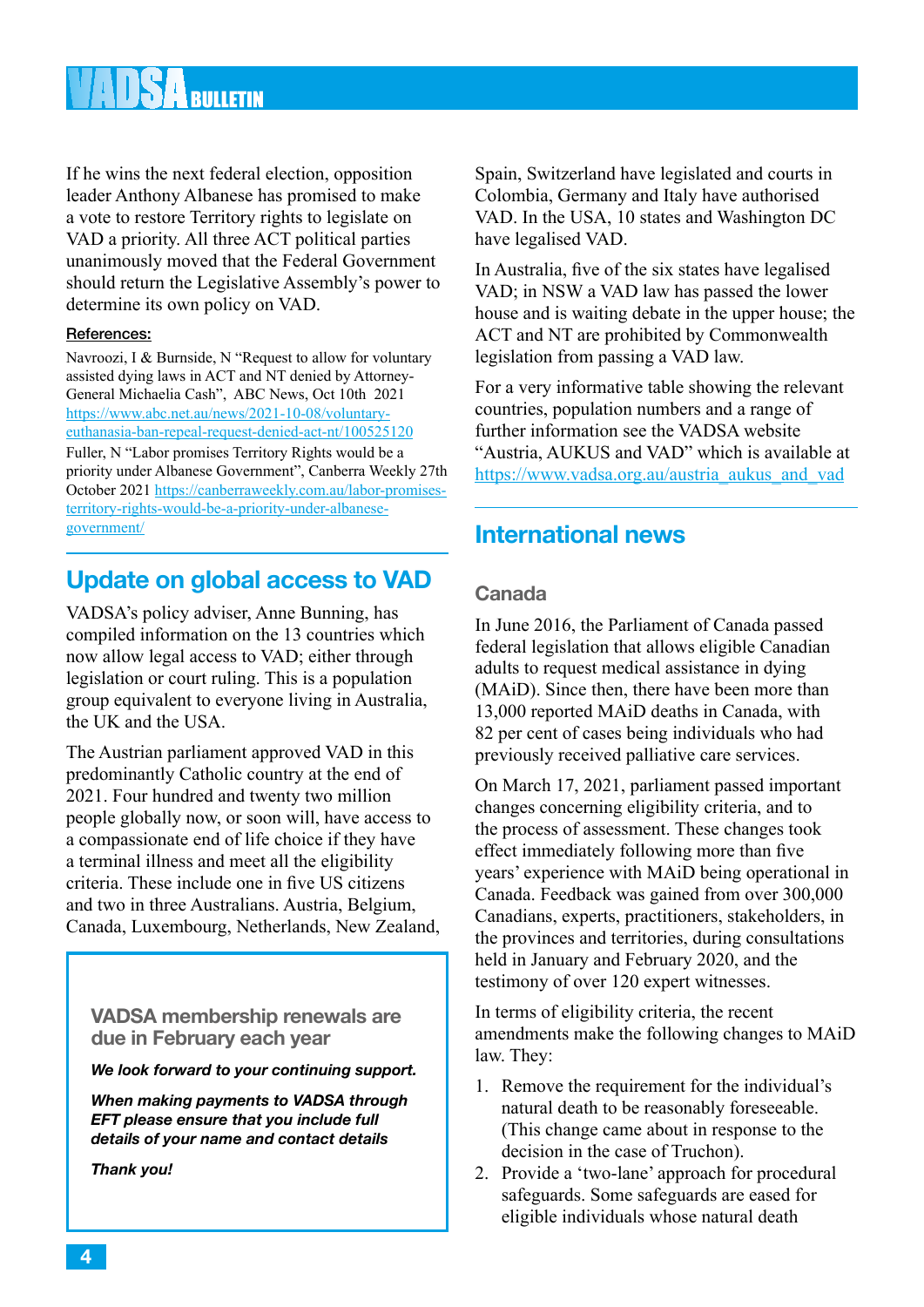is reasonably foreseeable; other changes strengthen the safeguards for those individuals whose natural death is not reasonably foreseeable.

- 3. Establish that people suffering solely from a mental illness cannot access MAiD until 2023.
- 4. Allow individuals whose natural death is reasonably foreseeable and who have a set date for MAiD to waive final consent if there is a chance that they will lose capacity in the interim.
- 5. Create an updated framework for data collection by the federal government.

In Quebec, a long awaited report concerning endof-life care was tabled in the National Assembly on December 8th 2021. This recommended the use of advance directives for medical aid in dying and would apply following a diagnosis of a 'serious and incurable disease leading to incapacity', such as a neurocognitive disorder. When drafting such an advance request, the physician should ensure that the person's decision is 'free' and 'informed' without external pressure.

#### References:

Steger, M 7/9/21 'Update on Medical Assistance in Dying in Canada' British Columbia Law Institute. https://www.bcli. org/update-on-medical-assistance-in-dying-in-canada/ Government of Canada, 'Medical Assistance in Dying' 13/8/21 https://www.canada.ca/en/health-canada/services/ medical-assistance-dying.html

World Federation of Right to Die Societies website 'Quebec moving towards euthanasia based on advance directives'.

### **Scotland**

The World Federation of Right to Die Societies website advises that the *Assisted Dying for Terminally Ill Adults (Scotland)* Bill introduced in Scotland by Liberal Democrat Liam McArthur in September 2021 has attracted more public responses than any other in the history of the Scottish Parliament, with more than 10,000 submissions received.

The Bill has cross-party support and is being backed by *Dignity in Dying* Scotland, *Friends at the End* and the Humanist Society Scotland. The Bill sets out a 'blueprint' on how to legalise assisted dying 'as a choice for terminally ill,

mentally competent adults in Scotland'. Liam McArthur stated

*The proposed law will work alongside palliative care and apply only to terminally ill, mentally competent adults. It features strong safeguards that put transparency, protection and compassion at the core of a prospective new law.* 

If it is successful, the law would become effective before 2023. MSPs are likely to have a conscience vote.

#### Reference:

https://wfrtds.org/scotland-started-consultation-on-legalisingassisted-dying/

### DONATIONS TO VADSA

Donations may be made as a one off gift, or a regular monthly donation. As we are a registered charity all donations over \$2.00 are fully tax deductible. A general donation or regular or monthly donations are greatly appreciated. Your gift will work towards the alleviation of suffering. A receipt will be issued for taxation purposes. Please let us know if you do not want a receipt.

#### **Bequests**

Different wording is used for a bequest of a specific sum or the whole of an estate. The wording for a gift of a specific sum is: 'I bequeath to Voluntary Assisted Dying SA Inc. the sum of \$......' If you wish to leave your entire estate to VADSA the wording would read: 'I give and bequeath the whole of my real and personal estate to Voluntary Assisted Dying SA Inc'.

VADSA is staffed entirely by volunteers. Since its formation in 1983 as SAVES, VADSA has worked towards law reform that enables a compassionate and humane response to unbearable and hopeless suffering and has an ongoing role in the Implementation Stage and beyond.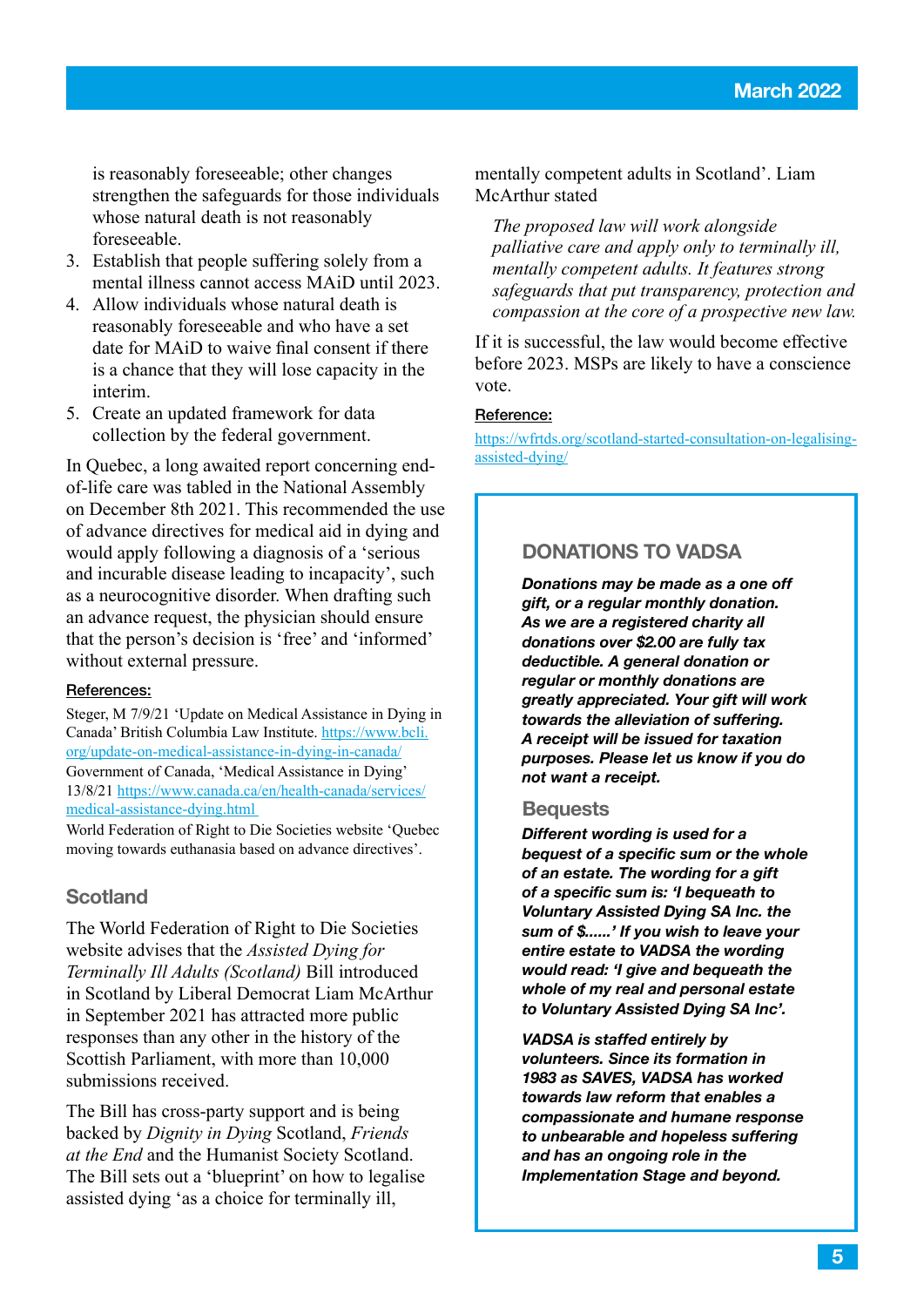# VADSA Committee changes

VADSA farewells committee member Kip Fuller who had provided a range of valuable assistance for different facets of the law reform campaign since 2019. Kip participated in many rallies and awareness days, answered student enquiries, and provided a range of administrative support, including the role of Covid Marshall. We thank her sincerely for her important contribution and wish her all the very best for the future.

VADSA is very pleased to welcome its long term policy adviser and VADSA strategist, Anne Bunning, as vice president. Anne has decades of experience in government, private and community sector organisations in Australia and overseas. She has been a Chief of Staff to Government Ministers and a private consultant.

Anne was a key figure in steering the VAD campaign strategy in SA for many years and achieving recent legislative success. She established and maintains the revised VADSA website which is a great resource for keeping members and the general public informed about VAD at the state, national and international level. Anne has also recently been appointed as a board member of the Federation of Right to Die Societies. We thank Anne very much for joining the committee and for her ongoing support and expertise. The committee was once again elected at the 2021 AGM without any outside nominations. We urge members to consider nominating, and they can be co-opted at any time, not only at an AGM.

### VADSA Bulletin is available by email

Please consider this option to reduce postage costs. Email info@vadsa.org.au to receive future editions by email.

Thank you.

## Thank you Gerry

VADSA extends its sincere appreciation to longterm member and former committee member Gerry Versteeg for dispatching the SAVES/ VADSA Bulletin over decades. It is now time to put your feet up Gerry!

# Vale Dr Rodney Syme OAM

The death on 20th October 2021 of Victorian surgeon and urologist, Dr Rodney Syme (1935- 2021), was received with sadness by all those who have campaigned for VAD law reform. A former President of *Dying With Dignity* Victoria, Dr Syme leaves a legacy that is inscribed in all VAD legislation passed in Australia.

Rodney Syme was a member of the 'Melbourne Seven', a group of seven doctors who on 25 March 1995, went public on the front page of The Age newspaper in an open letter to the Victorian Premier, admitting to having assisted people to die, and calling for the introduction of VAD legislation. Despite calls for their prosecution by groups such as 'Right to Life', investigations by the Victoria Police and the Medical Practitioners' Board of Victoria were abandoned for lack of evidence.

Dr Syme counselled and assisted many desperate people who were suffering intolerably without possible relief. The Urological Society of Australia and New Zealand stated in an obituary:

*He [Dr Syme] received numerous awards including The USANZ society medal, Australian Humanist of the Year, a nomination as Senior Australian of the year, and an AM which he returned in protest against the views of Margaret Court… Above all Rodney was never motivated by avarice or ego, but only by compassion for others and a desire to better society…*

As Andrew Denton from Go Gentle Australia wrote:

 *We carry with us in our veins Rodney's life's work ... and Rodney's unshakeable commitment to principle…Always, he was there. Always, his opinion clear and deeply thought-through. There is no doubt in my mind that, in Rodney, we had a man more experienced in end-of-life and*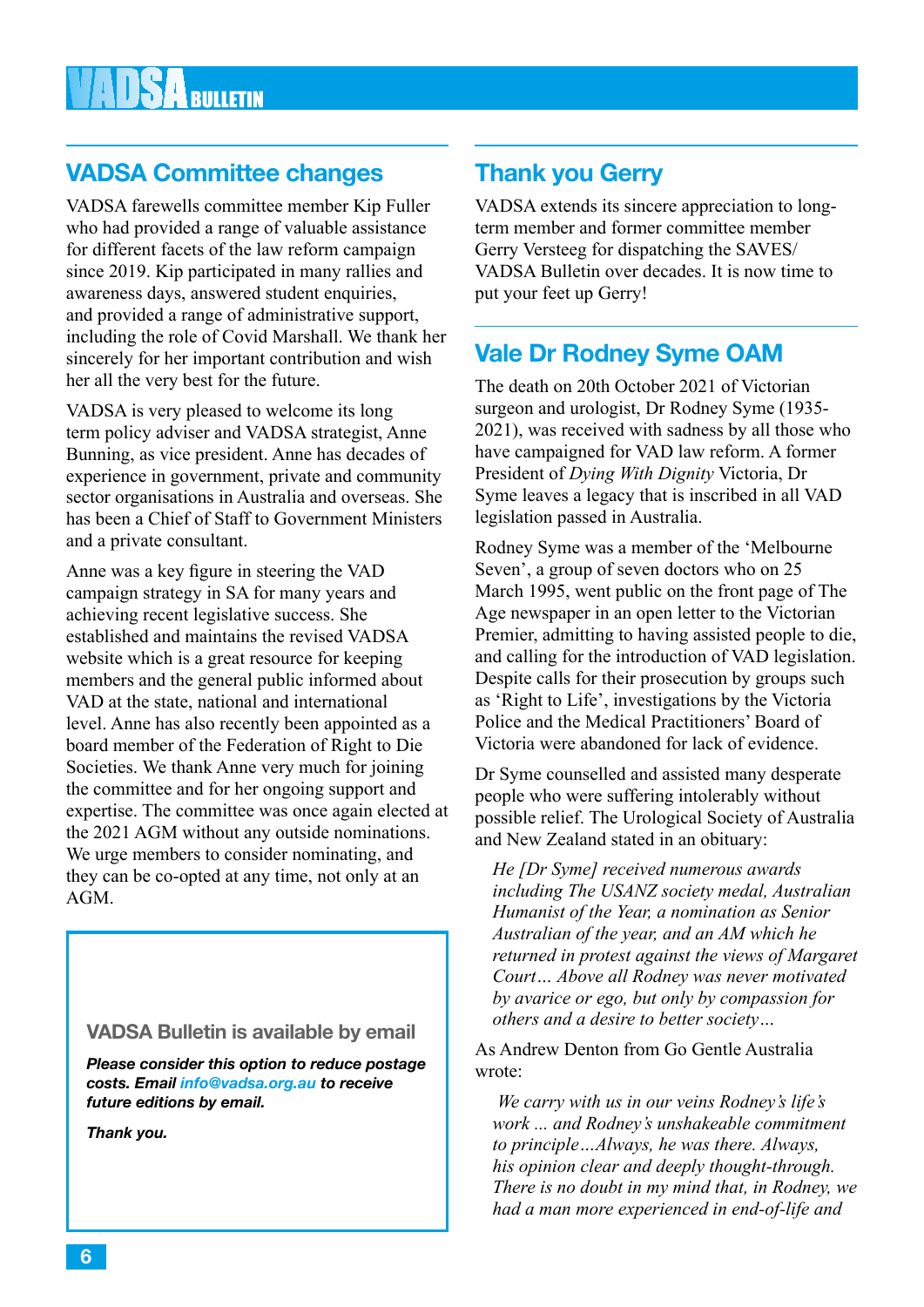*its many forms than any other person alive… He was indefatigable. Unbreakable. Or so it seemed.*

Dr Arnold Gillespie a South Australian convenor of Doctors for Assisted Dying Choice stated:

*Without Rodney there would be no voluntary assisted dying laws in Australia, today. I have had the privilege of knowing Rodney for more than 20 years. He provided support, counsel and stability in my work for VAD. Rod challenged the Medical Board of Australia, the law, and dared police to arrest him so that a case would be tried. He thus risked several years gaol…A great man has died after achieving what was thought impossible – the introduction of voluntary assisted dying, in Australia. We owe you Rod.*

Dr Rosie Jones, also a South Australian member of Doctors for Assisted Dying Choice, wrote of her colleague:

*Three weeks before his cruel stroke Rodney Syme was giving me detailed instructions on how to implement our new VAD law… Dear Rodney you will never know how much we miss you, and even if you were still with us, your innate humility would probably ignore the plaudits. Goodbye dear friend.* 

VADSA remembers a warm and compassionate advocate and shares the above sentiments in acknowledging our indebtedness to Rodney's legacy.

#### References:

Magnusson, R (1996) 'The Future of the Euthanasia Debate in Australia', Melbourne University Law Review, Vol 20 1108=1143.

Urological Society of Australia and New Zealand. "Rodney Syme 23/3/35-20/10/21 Obituary by Prof D Bolton and Assoc Prof D Webb https://www.usanz.org.au/news-updates/ our-announcements/rodney-syme-23-8-35-20-10-21 Vale Dr Rodney Syme gogentleaustralia.org.au (22nd October 2021)

### Archbishop Desmond Tutu

Archbishop Desmond Tutu, a South African theologian, human rights leader, anti-apartheid activist, and advocate for the right to VAD died on 26th December 2021 aged 90. In an article published on his 85th birthday he stated:

*With my life closer to its end than its beginning, I wish to help give people dignity in dying… Just as I have argued firmly for compassion and fairness in life, I believe that terminally ill people should be treated with the same compassion and fairness when it comes to their deaths…I believe that, alongside the wonderful palliative care that exists, their choices should include a dignified assisted death.*

While he believed in the sanctity of life he also believed that people should not be forced to endure terrible pain and suffering but instead have control over the manner and timing of their death. Nelson Mandela, who became the country's first postapartheid president and who died in December 2013 stated that his friend Tutu was 'Sometimes strident, often tender, never afraid and seldom without humour, Desmond Tutu's voice will always be the voice of the voiceless'.

#### References:

'Archbishop Desmond Tutu remembered at state funeral in Cape Town, hailed as South Africa's 'moral compass'' ABC News 1st January 2022

Sherwood, H 'Desmond Tutu: I want right to end my life through assisted dying' The Guardian 8th October 2016 https://www.theguardian.com/society/2016/oct/07/desmondtutu-assisted-dying-world-leaders-should-take-action

The World Federation of Right to Die Societies

Founded in 1980 the World Federation of Right to Die Societies is an international federation of associations that promote access to voluntary assisted dying. It holds regular international meetings on dying and death. The World Federation consists of 57 right to die organizations from 28 countries.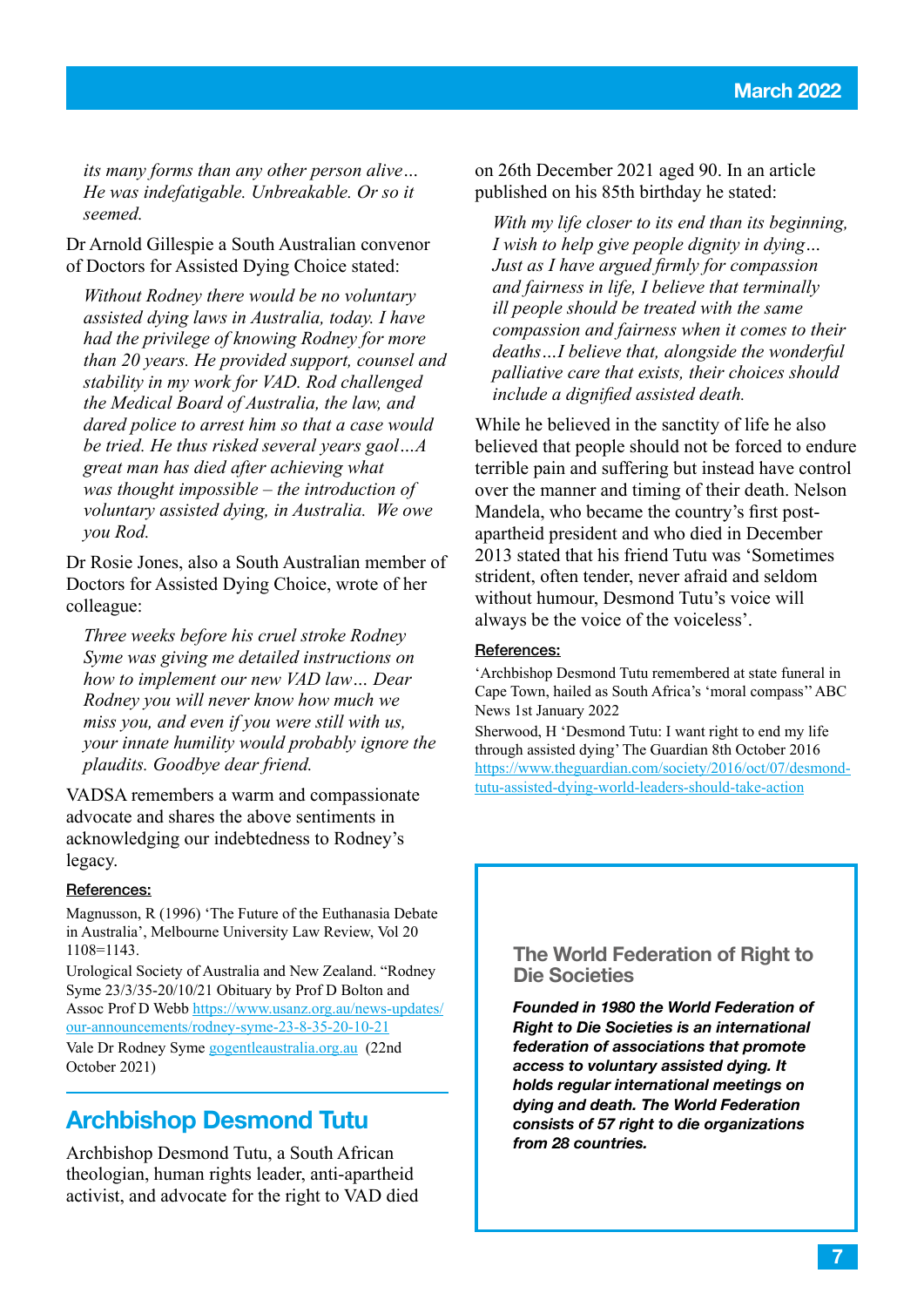## Factsheet 43: Voluntary Assisted Dying is not assisted suicide (January 2022)

Voluntary Assisted Dying is the term used in Australia to describe the choice available to terminally ill people to end their suffering and seek medical assistance to die. The term voluntary assisted dying (VAD) was nominated by the 2016 Victorian Parliament Inquiry into end of life choices as the preferred description. VAD includes both self administration and medical administration (eg if the person is no longer able to swallow). All Australian states which have subsequently passed a voluntary assisted dying law have used the words 'voluntary assisted dying' in the title of their Act.

Apart from the nine months in 1996-97 when the Northern Territory Rights of the Terminally Ill Act was in operation, the USA state of Oregon is recognised as the first jurisdiction with an enduring law allowing a terminally ill person to seek medical assistance to die. The Death with Dignity Act (DWDA) came into effect in 1997. In the first of their annual reports on the operation of the DWDA, the Oregon Department of Health

used the term 'physician assisted suicide'. In 2006, the Department of Health recognised that the term physician assisted suicide had been inappropriate from the beginning. The DWDA states

*Actions taken in accordance with ORS 127.800 to 127.897 shall not, for any purpose, constitute suicide, assisted suicide, mercy killing or homicide, under the law.1*

Oregon no longer uses the term 'physician assisted suicide' and reports all deaths as DWDA deaths.

Those jurisdictions with more recent campaigns to allow a terminally ill person to seek medical assistance to die have experienced the impact of opponents using value laden terms such as 'state sanctioned killing', 'suicide' and 'euthanasia' to generate fear and opposition to the legislation.

Dr Roger Hunt, a South Australian Palliative Medicine Consultant, with 35 years of experience in palliative medicine, described the difference between VAD and suicide in a 2021 letter published in the Medical Journal of Australia:

• Voluntary assisted dying mandates two independent medical assessments by specially trained doctors to advise on the person's decision making capacity, diagnosis, prognosis,

| <b>VOLUNTARY ASSISTED DYING</b>                                                                                         | <b>SUICIDE</b>                                                                                                                                 |
|-------------------------------------------------------------------------------------------------------------------------|------------------------------------------------------------------------------------------------------------------------------------------------|
| Person is dying with a terminal illness                                                                                 | Person not otherwise dying                                                                                                                     |
| Requires two medical assessments of the<br>person's capacity, illness, prognosis, suffering<br>and treatment options    | No medical pathway or scrutiny                                                                                                                 |
| Person must have decision-making capacity; the<br>decision must be enduring, and not be the result<br>of mental illness | Often impulsive, with mental illness usually<br>involved: depression, schizophrenia, bipolar<br>illness, substance abuse, personality disorder |
| Death is peaceful, reliable, with the person<br>surrounded by loved ones                                                | Suicide is generally done alone, often 'botched'<br>and violent                                                                                |
| Good bereavement outcomes                                                                                               | Terrible bereavement outcomes                                                                                                                  |
| Our community overwhelmingly wants VAD to<br>be available                                                               | Our community overwhelmingly wants to<br>prevent suicide                                                                                       |

### VAD is not Suicide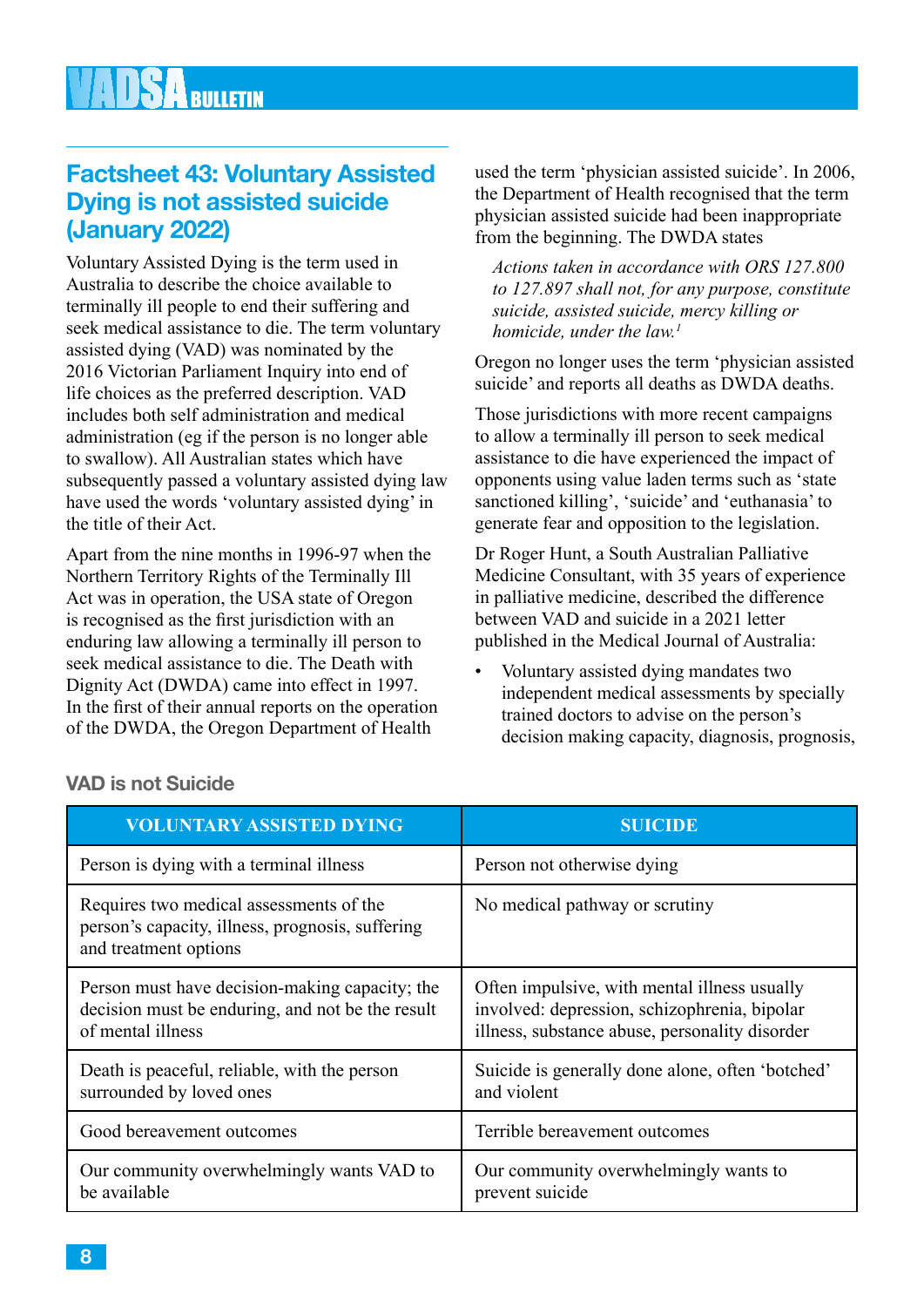suffering, and possible treatments; suicide has no such pathway of medical scrutiny and support

- The request for voluntary assisted dying must be from a person with decision making capacity, who does not have a mental illness or major depression; suicide frequently involves mental health disorders, such as depression, bipolar disorder, schizophrenia
- Suicide is usually undertaken alone, as an act of desperation, sometimes impulsively, and often violently; voluntary assisted dying involves an enduring decision and a gentle, peaceful death, with the person usually surrounded by loved ones
- Suicide incurs awful bereavement for loved ones; the family and friends of those who use voluntary assisted dying report less grief symptoms and post-traumatic stress reactions
- Suicide is tragic and society makes every effort to prevent it; the majority of the Australian community supports legislative reform for voluntary assisted dying.

Legal scholars have similarly recognised the inappropriateness of the word suicide:

*The word 'suicide' is well suited to the description of a distraught individual with their whole life ahead of them, who in a moment of despair, commits a completely senseless and utterly tragic act. In contrast, "suicide" is not well suited to describe an elderly cancer patient who in the final days of a horrible and agonizing struggle simply wishes to avoid more needless suffering and indignity. The first individual's act destroys what could be a long and productive life. The elderly cancer patient does not extinguish the hope of a bright future, but rather avoids the last painful and undignified moments of a life already fully lived.2*

The difference between VAD and suicide is summarised in the table above, provided in evidence by Dr Roger Hunt to the South Australian Parliamentary Inquiry into End of Life Choices (July 2019).

### **Conclusion**

There are two main critiques of the use of the word 'suicide' in a discussion of the act of empowering a mentally competent, terminally ill patient to choose to hasten death: firstly, it is inaccurate; secondly, it is adopted by opponents to mislead and confuse the debate and build fear of the legislation.

- Various professional bodies have recognised the inaccuracy of the word 'suicide' being used in the debate over an informed end of life choice for a terminally ill person
- Language and terminology are important in framing the debate, with value laden terms such as 'killing' and 'suicide' consistently used by opponents to frame the debate negatively
- Accurate language facilitates an informed debate
- Value neutral terms such as aid in dying, voluntary assisted dying, physician assisted dying more accurately describe the process of a terminally ill person seeking medical assistance to end their suffering.

### The stark difference between suicide and VAD

During the debate over VAD legislation in South Australia, the suicide of 19 year old Rhys Habermann from Wudinna, on Eyre Peninsula, was raised by many MPs and run on the ABC 7.30 Report. Rhys was diagnosed with bone cancer two years earlier. Following his death, his parents, Liz and Geoff, spent 18 months under police investigation related to his death. Liz and Geoff became active campaigners for VAD after Rhys's death. The award winning 7.30 Report program was run on April 29, 2021 and can be viewed at https://www.facebook.com/ watch/?v=471470870756190

#### References:

1: Kathryn L. Tucker J.D. & Fred B. Steele M.P.H. (2007) Patient Choice at the End of Life: Getting the Language Right, Journal of Legal Medicine, 28:3, 305-325 2: ibid p318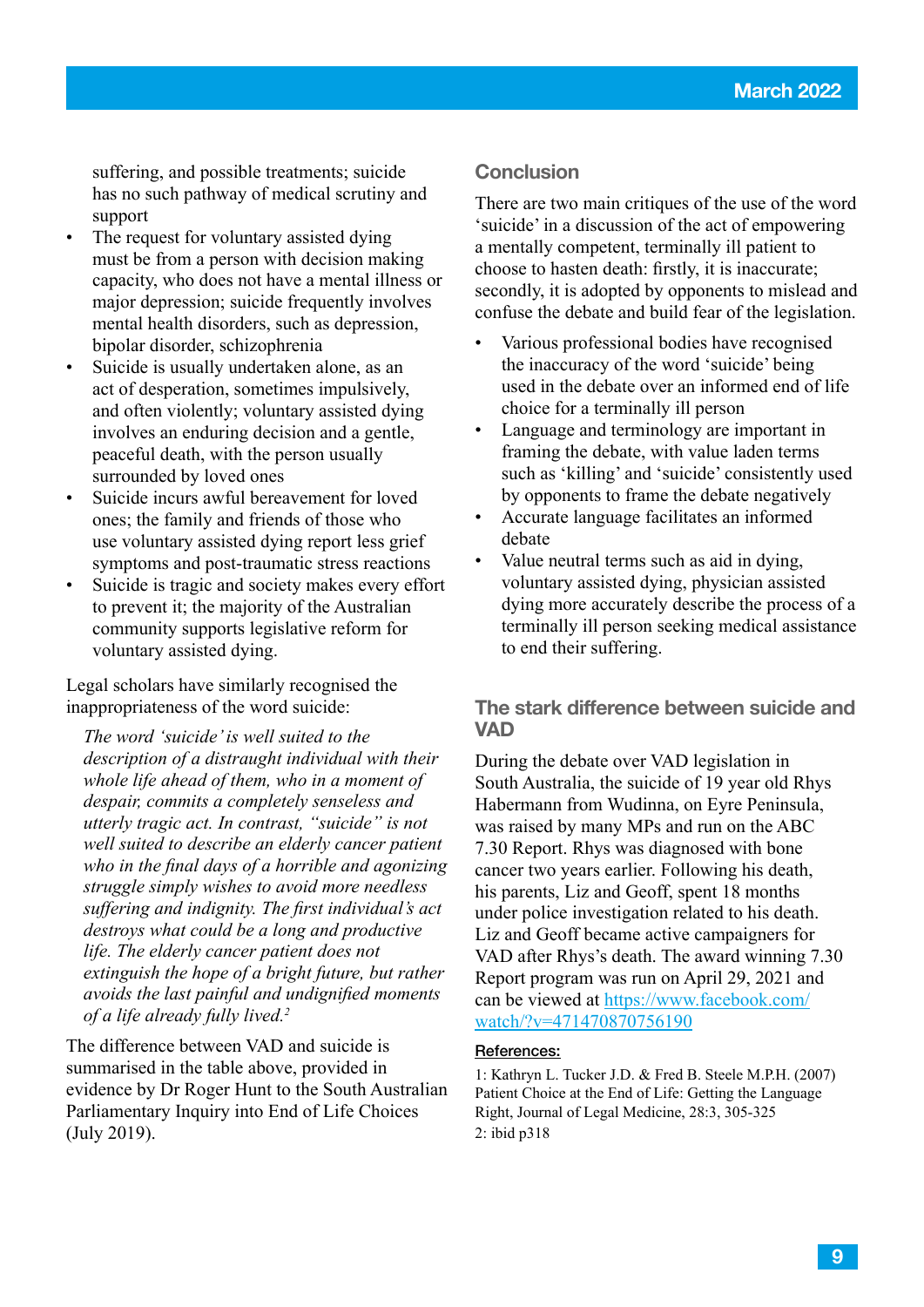# **ADSA BULLETIN**

# Voluntary Assisted Dying Partnerships

By mid- 2021 every state in Australia had passed, or will be debating, a law to give people a compassionate choice to end their suffering.

12 million Australians now live in a state where VAD is legal.

VADSA partners with organisations and individuals in Australia and overseas who work to achieve legal voluntary assisted dying. Voluntary Assisted Dying South Australia is our facebook page. The page contains current information about developments around Australia and the world.

A Peaceful End facebook page is run by Angie Miller who became a VAD campaigner after the distressing death of her father over an extended period.

Accessible Voluntary Assisted Dying facebook page provides information on VAD, with a focus on equitable access to a medically assisted death for people isolated by distance or disability.

Advocacy Groups listed below represent different interest groups who advocate for VAD law reform.

- Doctors for Assisted Dying Choice
- South Australian Nurses Supporting Choices in Dying
- Christians Supporting Choice for Voluntary Assisted Dying
- Voluntary Assisted Dying Youth Advocates
- Lawyers for Death with Dignity
- Paramedics Supporting Choices in Dying
- Accessible Voluntary Assisted Dying

Go Gentle Australia was established by Andrew Denton to support VAD law reform.

The Australian Nursing and Midwifery Federation supports VAD.

The website DyingForChoice was established by Neil Francis, a Melbourne based VAD advocate which provides important information and counters misinformation about VAD.

The World Federation of Right to Die Societies is based in The Netherlands. Its website includes links to societies around the world working towards legalising assisted dying.

VADSA's state and Territory Partners - each state and territory has an active group supporting VAD law reform

- Dying with Dignity NSW
- Dying with Dignity Victoria
- Dying with Dignity Tasmania
- Dying with Dignity Western Australia
- Dying with Dignity Qld
- Northern Territory Voluntary Euthanasia Society
- Dying with Dignity ACT

Advance Care Directives are a valuable tool to provide guidance to medical professionals and carers on your end of life wishes. Contact Service SA on 13 23 24 for further information.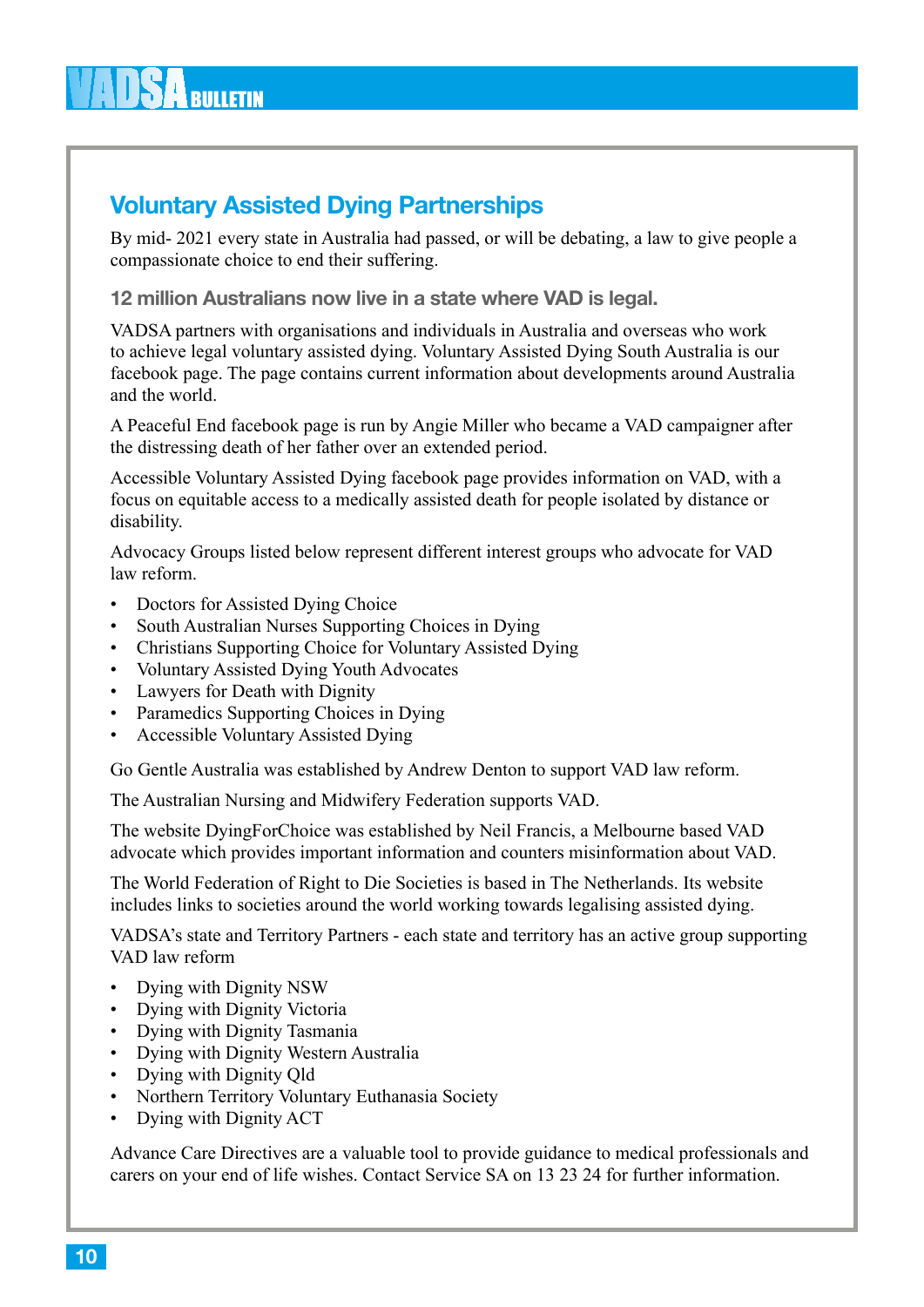# Voluntary Assisted Dying South Australia Inc. Membership Form

### Print and post or join online at **https://www.vadsa.org.au**

| New Membership<br>$\Box$         | $\Box$ | Renewal |
|----------------------------------|--------|---------|
| Surname, including Mr/Mrs/Ms etc |        |         |
| Given Name(s)                    |        |         |
|                                  |        |         |
| Address                          |        |         |
| Suburb/Town & Post Code          |        |         |
| Telephone                        |        |         |
| Email address                    |        |         |
| Year of Birth (Optional)         |        |         |
|                                  |        |         |

#### Membership Payment:

Annual membership is due at the end of February. Payment for two or more years is welcome, and is calculated by multiples of the annual fee – please mark accordingly

- □ \$30.00 Single Membership (\$15.00 concession) -----------------
- □ \$40.00 Couple Membership (\$20.00 concession) --------------------
- □ \$350.00 Life Membership Single
- □ \$500.00 Life Membership Couple
- □ Additional Donation to support the work of VADSA----------------------------TOTAL ---------------------------------

#### Payment Options:

Cheques and money orders made payable to SAVES and send with this form to:

### □ VADSA Membership Officer, PO Box 2151, Kent Town SA 5071

Or pay by Electronic Funds Transfer:

□ People's Choice Credit Union BSB 805 050 Acct number 102500039 Voluntary Assisted Dying SA

### PLEASE LODGE THIS FORM, along with EFT payment advice either via email to info@vadsa.org.au or via Australia Post

How did you hear about us?

Do you have an area of expertise that could be of help to VADSA?

Do you wish to receive the Bulletin by post or email?-------------------------------------------------------

VADSA's members support the society's primary objective which is a change in the law, about a propriate circumstances and with defined safeguards, death may be brought about as an option of last resort in medical practice. These circumstances include the free and informed request of the patient and the free exercise of professional medical judgement  $S_{\rm eff}$  is not able to help  $\sim$  10  $\mu$  m  $\sim$  10  $\mu$  m  $\sim$  10  $\mu$  m  $\sim$  10  $\mu$ and conscience of the doctor. VADSA IS NOT ABLE TO HELP PEOPLE END THEIR LIVES.